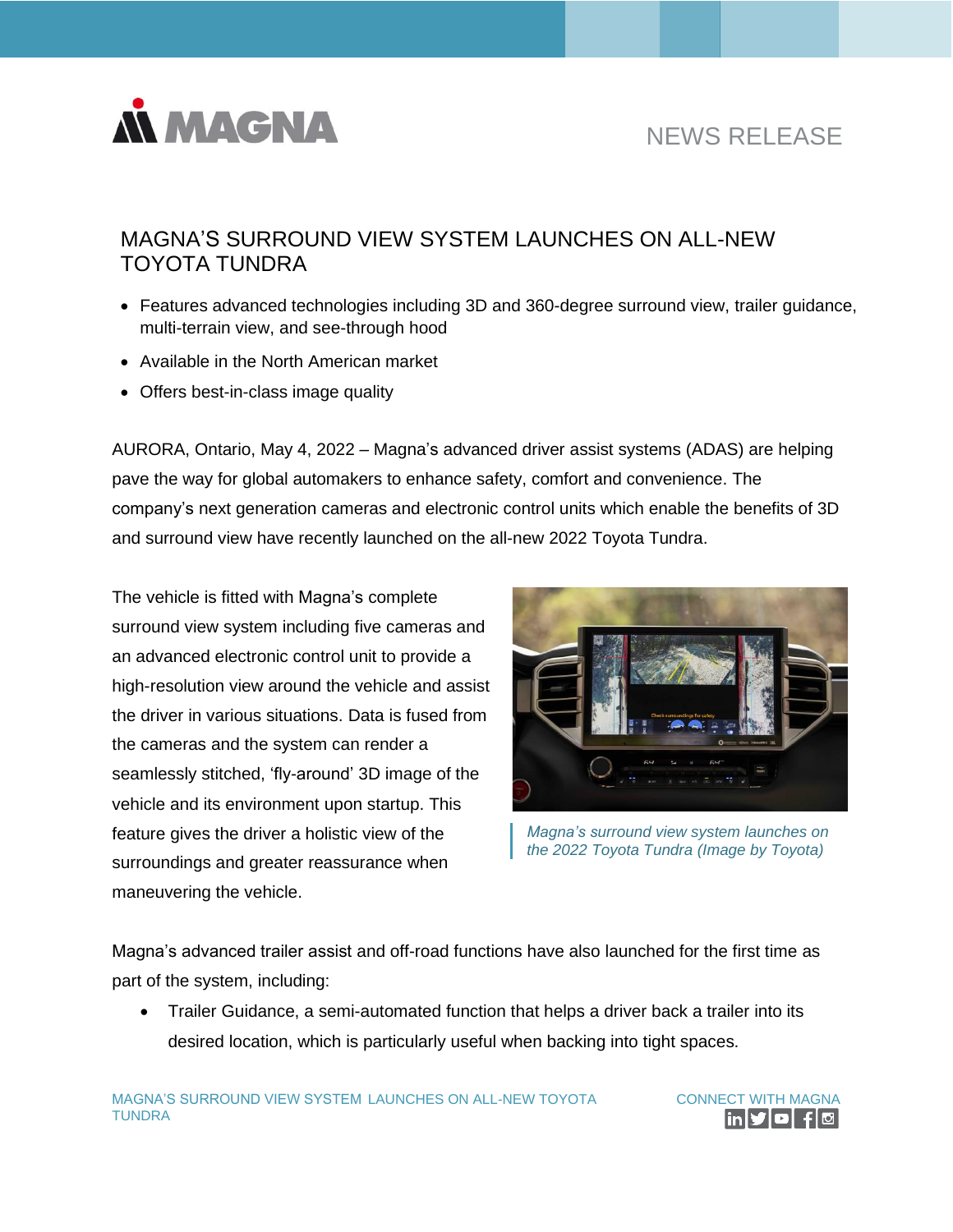- An automatic, one-time calibration of the trailer hitch to help simplify setup and allow for quicker swapping between various trailers.
- Multi-terrain view that allows drivers to customize their view between bird's eye, front, side and rear - enhancing visibility from different angles.
- A unique "see-through hood" feature that enables drivers to see under the front hood of the vehicle – supporting them in off-road conditions and helping to avoid rocks or other obstacles while offroad.

"We're proud to be launching one of our most advanced vision systems that provides truck and trailer consumers with enhanced levels of comfort, safety and peace of mind," said Sharath Reddy, Magna Electronics Senior Vice President. "Trailering can be a challenging task and with this intuitive system, consumers can feel safer and more confident in maneuvering the vehicle, whatever they're hauling."

Magna provides ADAS solutions to automakers around the world, using a suite of radar, lidar, camera and domain controllers that serve as the building blocks for future autonomy.

## TAGS

Surround View System, Trailering, Software, ADAS, driver-assistance systems

#### INVESTOR CONTACT

Louis Tonelli, Vice-President, Investor Relations [louis.tonelli@magna.com,](mailto:louis.tonelli@magna.com) 905-726-7035

#### MEDIA CONTACT

Tracy Fuerst, Vice President, Corporate Communications & PR [tracy.fuerst@magna.com,](mailto:tracy.fuerst@magna.com) 248-761-7004

## ABOUT MAGNA

Magna is more than one of the world's largest suppliers in the automotive space. We are a mobility technology company with a global, entrepreneurial-minded team of 161,000 employees and an organizational structure designed to innovate like a startup. With 60+ years of expertise, and a systems approach to design, engineering and manufacturing that touches nearly every aspect of the vehicle, we are positioned to support advancing mobility in a transforming industry. Our global network includes 340 manufacturing operations and 89 product development, engineering and sales centres spanning 28 countries.